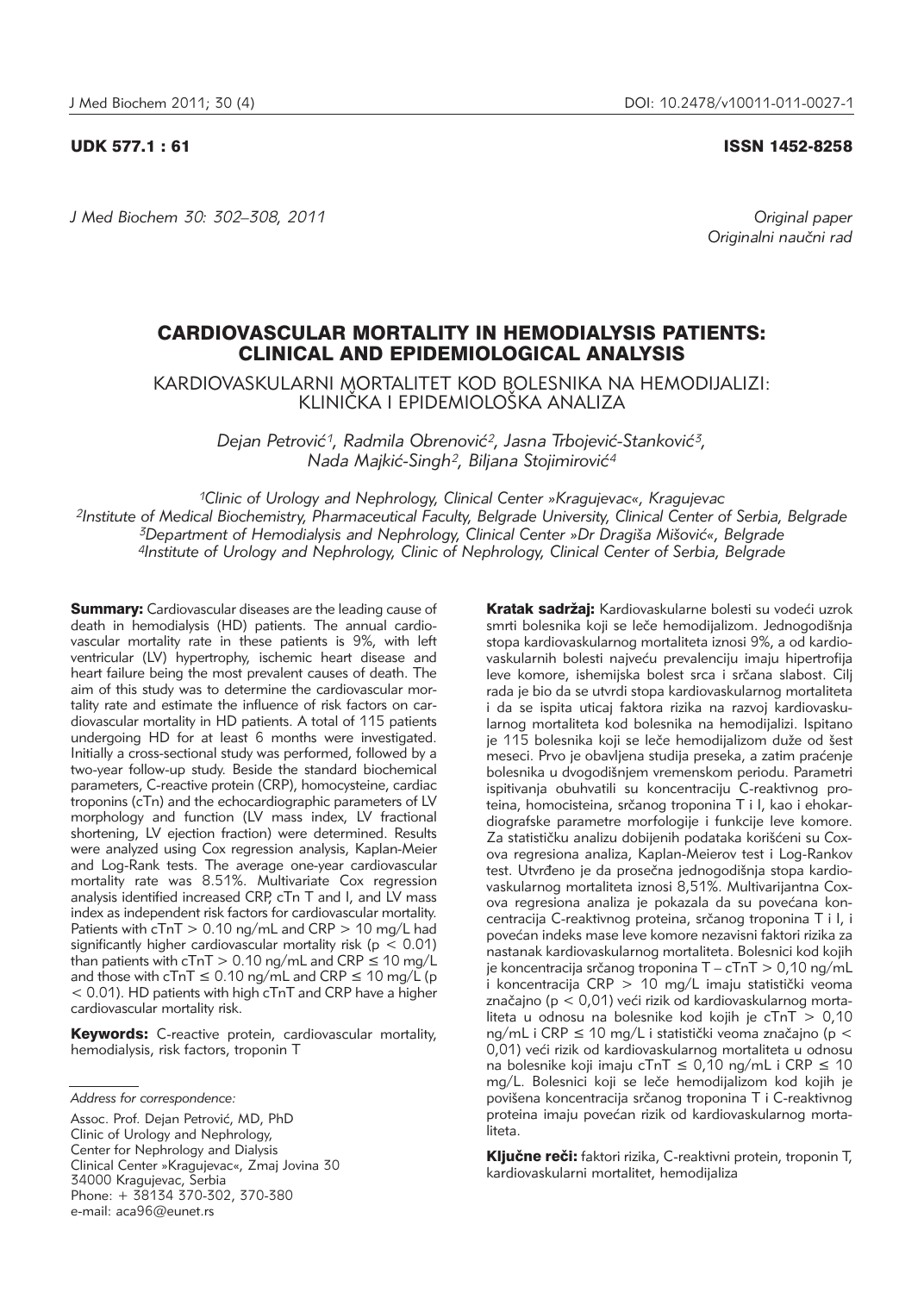#### **Introduction**

Cardiovascular diseases are the leading cause of death in hemodialysis (HD) patients. The high incidence and prevalence of cardiovascular diseases in HD patients are related to high blood pressure, disturbed lipid metabolism, oxidative stress, microinflammation, hyperhomocysteinemia, anemia, secondary hyperparathyroidism and vascular shunt flow (1–5). The annual cardiovascular mortality rate in these patients is 9%, with left ventricular hypertrophy (LVH), ischemic heart disease and congestive heart failure being the most prevalent causes (5).

HD patients are at high risk of sudden cardiac death due to LVH, disturbed coronary circulation, decreased coronary reserve, increased sympathetic activity and angiotensin II plasma concentration and fast electrolyte changes during HD (potassium, calcium, magnesium) (6–9).

The strategy for lowering cardiovascular mortality rate in HD patients should include early identification of high-risk patients, permanent evaluation of dialysis adequacy and individually tailoring dialysis conditions, as well as maintaining better hemodynamic stability and electrolyte balance (6–9). Identifying patients at high risk for cardiovascular complications and cardiovascular mortality is based on measuring serum C-reactive protein (CRP), homocysteine, cardiac troponins (cTn) T and I, and determining relevant echocardiographic markers (LV mass index – LVMi, end-diastolic LV volume index – iEDV and LV ejection fraction – LVEF) (6–9).

Early detection of high-risk patients enables timely implementation of adequate therapeutic strategy. The primary therapeutic strategy for lowering the cardiovascular mortality rate in HD patients should include antiaggregation therapy, statins and betablockers, while the secondary therapeutic approach includes coronary revascularisation and percutaneous implantation of cardioverter defibrillator (6-9).

The aim of this study was to determine the cardiovascular mortality rate and estimate the influence of risk factors on cardiovascular mortality in HD patients.

### Patients and Methods

A group of 115 patients, treated at the Department of Hemodialysis of the Clinic of Urology and Nephrology, Clinical Center »Kragujevac« in Kragujevac, was studied. All patients gave informed consent for participation in the study, according to the Declaration of Helsinki. All subjects were hemodynam ically stable and on standard bicarbonate HD for over 6 months, with diuresis < 200 mL/24h. None of them had either clinical or echocardiographic signs of acute coronary syndrome or congestive heart failure three months prior to the initiation of this study. Initially a cross-section study was performed, followed by a two-year follow-up period.

The following variables were determined in order to assess their influence on cardiovascular morbidity: systolic and mean arterial pressure, serum hemoglobin, albumin, cholesterol, homocysteine, CRP, cTn T and I concentrations and dialysis adequacy (Kt/Vsp).

### *Laboratory analysis*

Blood samples for laboratory analyses were drawn after 12 hours of overnight fasting, before the dialysis session and heparin administration.

Serum urea was determined with the complete enzymatic method (urease-glutamate-dehydrogenase), the reference range being 3.5–7.5 mmol/L. Serum albumin level was measured by the photometric colour test with bromcresol green. The normal range was 38-46 g/L and a concentration of  $<$  36 g/L suggested malnutrition. Total serum cholesterol was determined with an enzymatic method (*cholesterol esterase – cholesterol oxidase*). The reference range was 3.37–6.48 mmol/L.

Serum CRP was determined using the immunoturbidimetric method. CRP was calculated as the mean value from two measurements taken within three months. Normal value was  $\leq$  5 mg/L, while values > 10 mg/L suggest microinflammation. All parameters were analyzed using the Olympus 640 analyzer (Olympus, Munich, Germany).

Hemoglobin concentration was measured by colorimetry, on an HmX Coulter Hematology analyzer, Beckman Coulter, and the standard range was 110–180 g/L. Total serum homocysteine concentration was measured by the FPIA (Fluorescence Polarization Immunoassay) method. Levels  $> 15$  mmol/L indicated hyperhomocysteinemia.

Measurements of serum cTnT were performed based on the electrochemiluminescence immunoassay technology (ECLIA method – *ElectroChemi -* Luminescence ImmunoAssay), using the Roche Diagnostics troponin T kit. A level of  $> 0.1$  ng/mL was considered positive for myocardial necrosis. Serum cTnI was determined using immunoassay technology (CMIA method – *ChemiLuminescence Immuno -* Assay), Architect system, Abbott Laboratories, USA. A level of  $> 0.15$  ng/mL was considered positive for myocardial necrosis.

# *Echocardiography*

The echocardiographic examinations were performed 15 to 20 hours after the dialysis session, in order to avoid end-diastolic LV diameter alterations induced by the interdialytic volume gain. All studies were performed on a SHIMADZU-2200 ultrasound machine, with a 2.5 MHz transducer probe, by a single experienced physician.

Left ventricular hypertrophy was determined by measuring the left ventricular mass index-LVMi.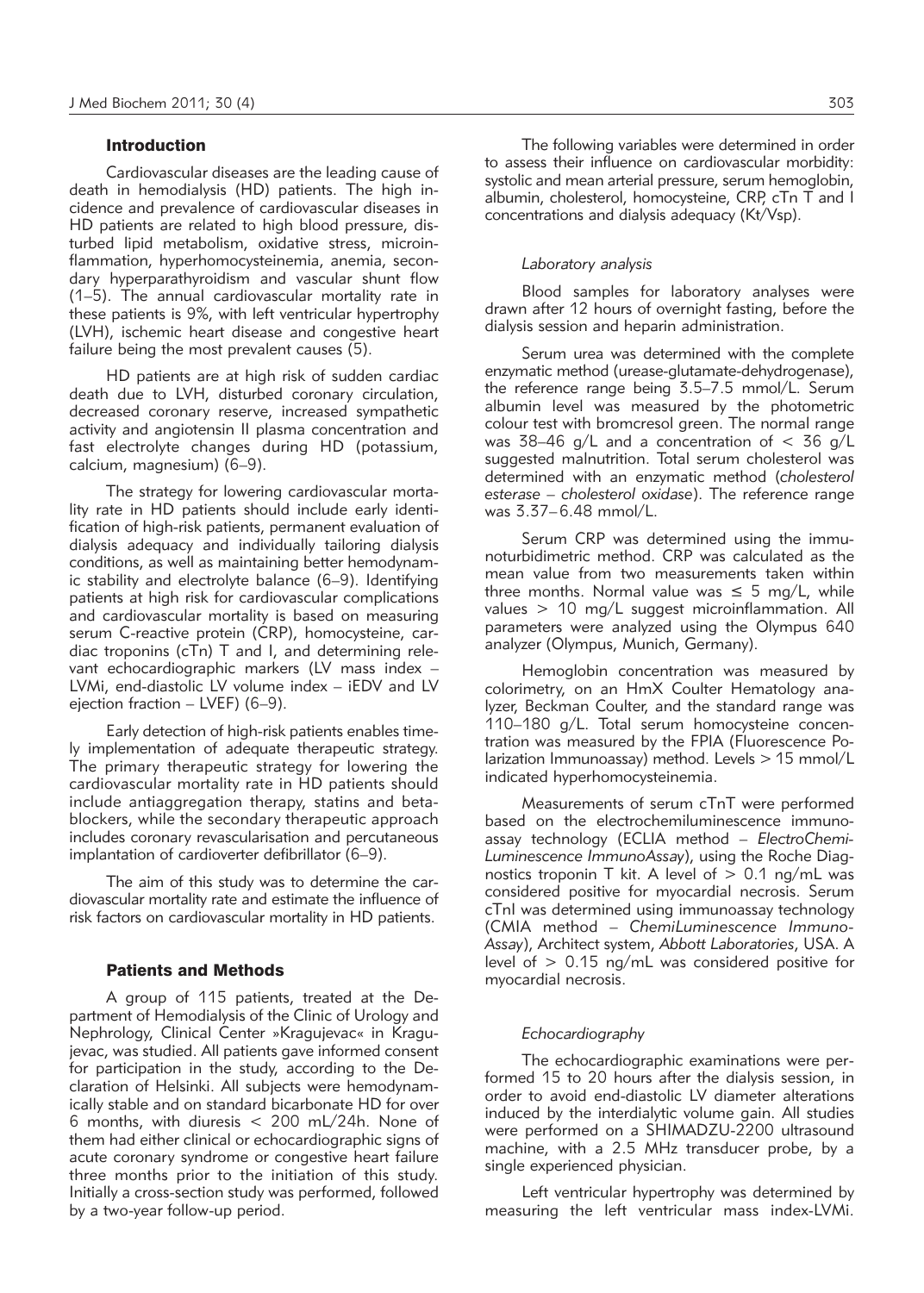Normal values are ≤131 g/m<sup>2</sup> for men and ≤ 100 g/m2 for women (10–12). Left ventricular fractional shortening (LVFS), representing a measure of systolic function, is normally  $42 \pm 8\%$  (10-12). Left ventricular ejection fraction (LVEF) was determined as a marker of LV systolic function. Reference range for LVEF is  $67 \pm 9\%$  (10–12).

Arterial blood pressure was calculated as average value of twelve monthly measurements, taken prior to laboratory and echocardiographic investigations.

Dialysis adequacy was assessed based on the Kt/Vsp index, calculated from Daugridas second-generation formula:

 $Kt/Vsp = ln(C_2/C_1 - 0.008 \times T) + (4 - 3.5 \times C_2/C_1) \times UF/W$ ,

where  $C_1$  stands for predialysis serum urea,  $C_2$  – postdialysis serum urea (mmol/L), T – treatment time (h), UF – ultrafiltration (L), W – body weight after dia lysis (kg). According to K/DOQI guidelines delivered Kt/V should be  $\geq 1.2$ .

### *Clinical definition of cardiovascular morbidity and mortality*

Causes of death in HD patients were classified as cardiovascular events (acute myocardial infarction, congestive heart failure and sudden death) and non-cardio vascular events (infection/sepsis, neoplasm, unknown) (13).

#### *Statistic analysis*

Results were statistically analyzed using Cox univariate and multivariate regression analyses, Kaplan-Meier test and Log-Rang test. Values < 0.05 and < 0.01 were considered significant.

#### **Results**

This two-year prospective follow-up study included 115 patients (71 males and 44 females), average age  $53.30 \pm 12.17$  years, average time on dialysis  $4.51 \pm 4.01$  years and average Kt/Vsp 1.17 ± 0.23. General patient data are shown in *Table I*.

Cardiovascular causes of death made up for 62.07% of all deaths during the follow-up period (*Table II*). The average all-cause annual mortality rate was 13.74%, while the average cardiovascular annual mortality rate was 8.51% (*Table III*).

Increased CRP,  $cTnT$ ,  $cTnI$  and LVMi ( $p < 0.01$ ), as well as decreased LVEF ( $p < 0.05$ ) were identified as the risk factors significantly related to cardiovascular mortality using the Cox univariate regression analysis (*Table IV*).

Multivariate Cox regression analysis identified increased CRP ( $p < 0.01$ ), cTnT ( $p < 0.05$ ), cTnI ( $p$ 

|                                        | Table I Demographic, anthropometric, clinical and bio- |  |  |
|----------------------------------------|--------------------------------------------------------|--|--|
| chemical data of the study population. |                                                        |  |  |

|                     | Demographic, anthropometric,<br>clinical and biochemical data | Basic statistical<br>parameters |  |  |  |
|---------------------|---------------------------------------------------------------|---------------------------------|--|--|--|
|                     |                                                               | Mean $\pm$ SD                   |  |  |  |
| Number              |                                                               | 115                             |  |  |  |
|                     | Sex (male/female)                                             | 71/44                           |  |  |  |
| Age (years)         |                                                               | $53.30 \pm 12.17$               |  |  |  |
|                     | Body mass index (kg/m <sup>2</sup> )                          | $22.60 \pm 3.18$                |  |  |  |
|                     | Time on dialysis (years)                                      | $4.51 \pm 4.01$                 |  |  |  |
|                     | Kt/Vsp index                                                  | $1.17 \pm 0.23$                 |  |  |  |
|                     | Systolic blood pressure (mmHg)                                | $138.13 \pm 20.95$              |  |  |  |
|                     | Mean arterial blood pressure (mmHq)                           | $102.10 \pm 15.07$              |  |  |  |
|                     | Serum albumin (g/L)                                           | $40.55 \pm 4.62$                |  |  |  |
|                     | Serum total cholesterol (mmol/L)                              | $4.61 \pm 1.12$                 |  |  |  |
| Hemoglobin (g/L)    |                                                               | $89.67 \pm 14.10$               |  |  |  |
|                     | Serum C-reactive protein (mg/L)                               | $7.50 \pm 9.34$                 |  |  |  |
|                     | Serum homocysteine (mmol/L)                                   | $23.06 \pm 8.58$                |  |  |  |
|                     | Serum troponin T (ng/mL)                                      | $0.14 \pm 0.23$                 |  |  |  |
|                     | Serum troponin I (ng/mL)                                      | $0.20 \pm 0.48$                 |  |  |  |
|                     | Left ventricular mass index $(g/m^2)$                         | $143.85 \pm 41.21$              |  |  |  |
|                     | End-diastolic volume index (mL/m <sup>2</sup> )               | $100.80 \pm 34.62$              |  |  |  |
|                     | Left ventricular ejection fraction (%)                        | $68.06 \pm 11.11$               |  |  |  |
|                     | Diabetic nephropathy                                          | 12 (10.44%)                     |  |  |  |
|                     | Chronic pyelonephritis                                        | 19 (16.52%)                     |  |  |  |
|                     | Hypertensive nephropathy                                      | 21 (18.26%)                     |  |  |  |
| renal disease       | Chronic nephropathy                                           | 7(6.09%)                        |  |  |  |
|                     | Chronic glomerulonephritis                                    | 35 (30.43%)                     |  |  |  |
|                     | Obstructive nephropathy                                       | 4 (3.48%)                       |  |  |  |
| Causes of end-stage | Polycystic renal disease                                      | 15 (13.04%)                     |  |  |  |
|                     | Balkan endemic nephropathy                                    | 2(1.74%)                        |  |  |  |

Table II Mortality causes in the study population.

|                                        | Cause of death                 | Two-year follow-up      |
|----------------------------------------|--------------------------------|-------------------------|
|                                        | Sudden cardiac death           | 5 (17.24%)              |
|                                        | Acute myocardial infarction    | 1(3.45%)                |
| Cardiovascular<br>Pericardial effusion | Pulmonary thromboembolism      | $2(6.90\%)$             |
|                                        |                                | 1(3.45%)                |
|                                        | Disturbances of cardiac rhythm | $\overline{3}$ (10.34%) |
|                                        | Acute cardiac insufficiency    | 3 (10.34%)              |
|                                        | Infectious endocarditis        | 1(3.45%)                |
|                                        | Valvular disease               | 1(3.45%)                |
|                                        | Cerebrovascular insult         | 1(3.45%)                |
|                                        | Pneumonia                      | $2(6.90\%)$             |
|                                        | Sepsis                         | 3 (10.34%)              |
| cardiovascular<br>έ<br>Ζ               | Neoplasm                       | $2(6.90\%)$             |
|                                        | Gastrointestinal bleeding      | 3 (10.34%)              |
|                                        | Acute abdomen                  | 1(3.45%)                |
|                                        | Overall                        | 29 (100%)               |

Table III All-cause and cardiovascular mortality rates in maintenance hemodialysis patients during the two-year follow-up period.

| <b>MORTALITY</b> | <b>MORTALITY RATE</b> |             |        |  |  |
|------------------|-----------------------|-------------|--------|--|--|
|                  | Annual                | Average     |        |  |  |
| All-cause        | 14 (12.17%)           | 15 (15.31%) | 13.74% |  |  |
| Cardiovascular   | 9(7.83%)<br>9(9.18%)  |             | 8.51%  |  |  |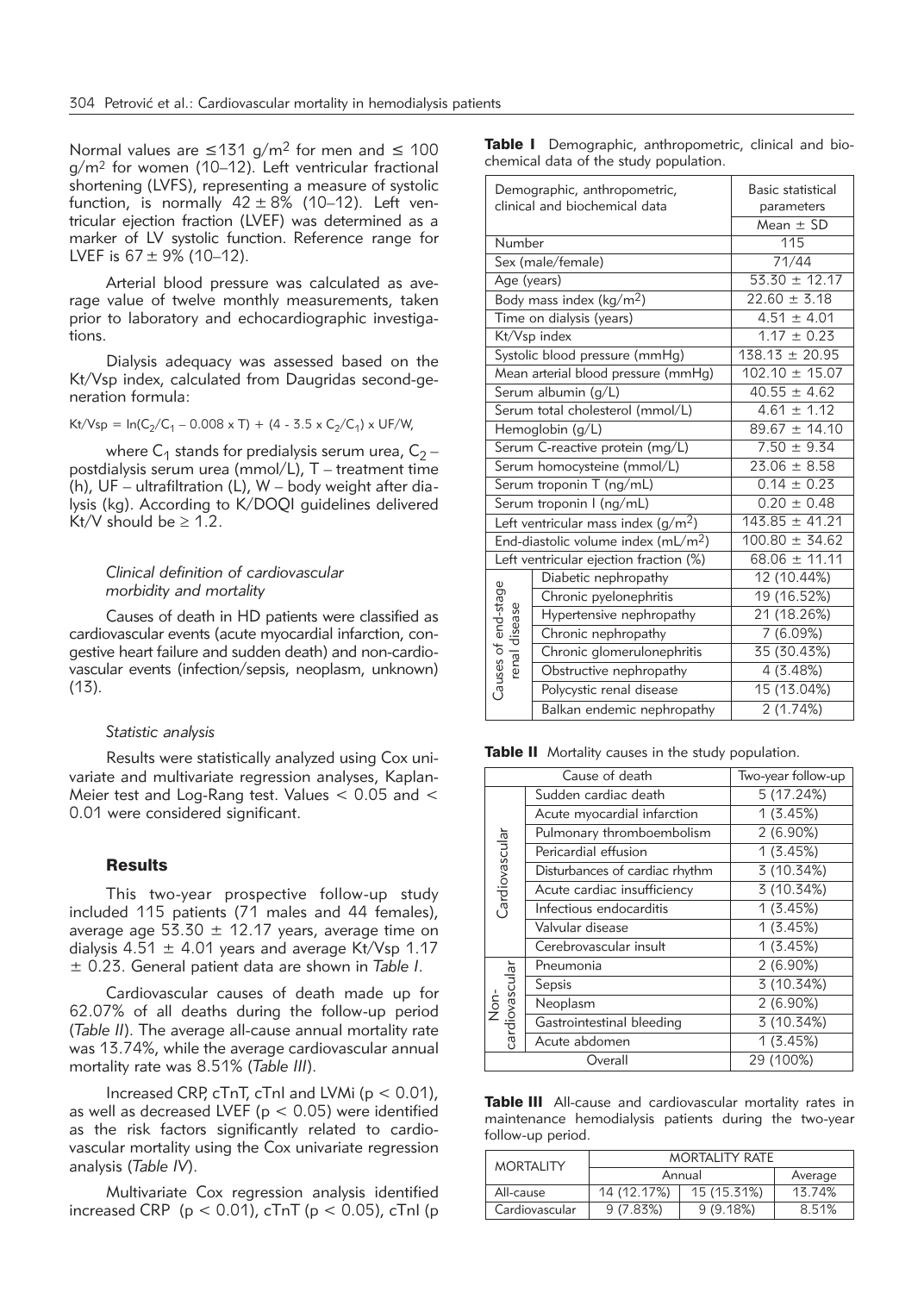|                              | Cox regression analysis |       |       |                  |              |       |  |  |
|------------------------------|-------------------------|-------|-------|------------------|--------------|-------|--|--|
| Variable                     | B                       | S.E.  | Exp B | 95% CI for Exp B | Significance |       |  |  |
|                              |                         |       |       | Lower            | Upper        | (p)   |  |  |
| <b>Albumin</b>               | $-0.080$                | 0.046 | 0.923 | 0.843            | 1.011        | 0.085 |  |  |
| Cholesterol                  | $-0.122$                | 0.231 | 0.885 | 0.563            | 1.391        | 0.597 |  |  |
| Hemoglobin                   | $-0.025$                | 0.019 | 0.975 | 0.940            | 1.012        | 0.188 |  |  |
| C-reactive protein           | 0.065                   | 0.019 | 1.065 | 1.026            | 1.106        | 0.001 |  |  |
| Homocysteine                 | 0.011                   | 0.027 | 1.011 | 0.960            | 1.065        | 0.683 |  |  |
| Troponin I                   | 0.860                   | 0.270 | 2.363 | 1.391            | 4.014        | 0.001 |  |  |
| Troponin T                   | 1.765                   | 0.622 | 5.840 | 1.725            | 19.770       | 0.005 |  |  |
| Systolic blood pressure      | 0.008                   | 0.012 | 1.008 | 0.985            | 1.032        | 0.481 |  |  |
| Mean arterial blood pressure | 0.009                   | 0.016 | 1.009 | 0.978            | 1.042        | 0.566 |  |  |
| Kt/Vsp index                 | $-1.604$                | 1.190 | 0.201 | 0.020            | 2.072        | 0.178 |  |  |
| <b>LVMi</b>                  | 0.013                   | 0.004 | 1.013 | 1.004            | 1.022        | 0.004 |  |  |
| iEDV                         | 0.008                   | 0.006 | 1.008 | 0.996            | 1.021        | 0.188 |  |  |
| <b>LVEF</b>                  | $-0.046$                | 0.019 | 0.956 | 0.920            | 0.993        | 0.019 |  |  |

Table IV Cox univariate regression analysis of risk factors for cardiovascular mortality.

LVMi – left ventricular mass index, iEDV – end-diastolic volume index, LVEF – left ventricular ejection fraction

|  | Table V Cox multivariate regression analysis of risk factors for cardiovascular mortality. |  |  |  |  |  |  |
|--|--------------------------------------------------------------------------------------------|--|--|--|--|--|--|
|--|--------------------------------------------------------------------------------------------|--|--|--|--|--|--|

| Variable           | Cox regression analysis |                    |       |                  |        |              |  |
|--------------------|-------------------------|--------------------|-------|------------------|--------|--------------|--|
|                    |                         | S.E.<br>Β<br>Exp B |       | 95% CI for Exp B |        | Significance |  |
|                    |                         |                    |       | Lower            | Upper  | (p)          |  |
| C-reactive protein | 0.069                   | 0.022              | 1.071 | 1.025            | 1.119  | 0.002        |  |
| Troponin I         | 0.603                   | 0.304              | 1.828 | 1.007            | 3.320  | 0.047        |  |
| Troponin T         | 1.649                   | 0.834              | 5.200 | 1.014            | 26.671 | 0.048        |  |
| <b>LVMi</b>        | 0.009                   | 0.004              | 1.009 | 1.000            | 1.017  | 0.046        |  |
| <b>LVEF</b>        | $-0.038$                | 0.021              | 0.963 | 0.924            | 1.003  | 0.072        |  |

LVMi – left ventricular mass index, LVEF – left ventricular ejection fraction

Table VI The influence of serum troponin T and C-reactive protein on hemodialysis patients' survival during the two-year follow-up period (cardiovascular mortality).

| Variable                                       |         |         | Survival rate |        | Log Rank         |                  |                 |                |
|------------------------------------------------|---------|---------|---------------|--------|------------------|------------------|-----------------|----------------|
|                                                | 6 M     | 12 M    | 18 M          | 24 M   | significance (p) |                  |                 |                |
| $cTnT > 0.10$ ng/mL<br>i CRP $> 10$ mg/L       | 83.88%  | 71.40%  | 64.26%        | 56.23% | P                |                  | 2               | 3              |
| $cTnT > 0.10$ ng/mL<br>i CRP $\leq$ 10 mg/L    | 92.31%  | 84.62%  | 80.77%        | 66.52% | 2                | 0.83<br>0.3610   |                 |                |
| $cTnT \leq 0.10$ ng/mL<br>i CRP $> 10$ mg/L    | 100.00% | 100.00% | 87.51%        | 87.51% | 3                | 2.18<br>0.1400   | 0.99<br>0.3208  |                |
| $cTnT \leq 0.10$ ng/mL<br>i CRP $\leq$ 10 mg/L | 100.00% | 100.00% | 100.00%       | 98.36% | $\overline{4}$   | 28.32<br>0.00001 | 19.88<br>0.0001 | 3.75<br>0.0528 |

M – month, P – parameter, Parameter 1: cTnT > 0.10 ng/mL and CRP > 10 mg/L, Parameter 2: cTnT > 0.10 ng/mL and CRP ≤ 10 mg/L, Parameter 3:  $\text{CTrT} \leq 0.10 \text{ ng/mL}$  and  $\text{CRP} > 10 \text{ mg/L}$ , Parameter 4:  $\text{CTrT} \leq 0.10 \text{ ng/mL}$  and  $\text{CRP} \leq 10 \text{ mg/L}$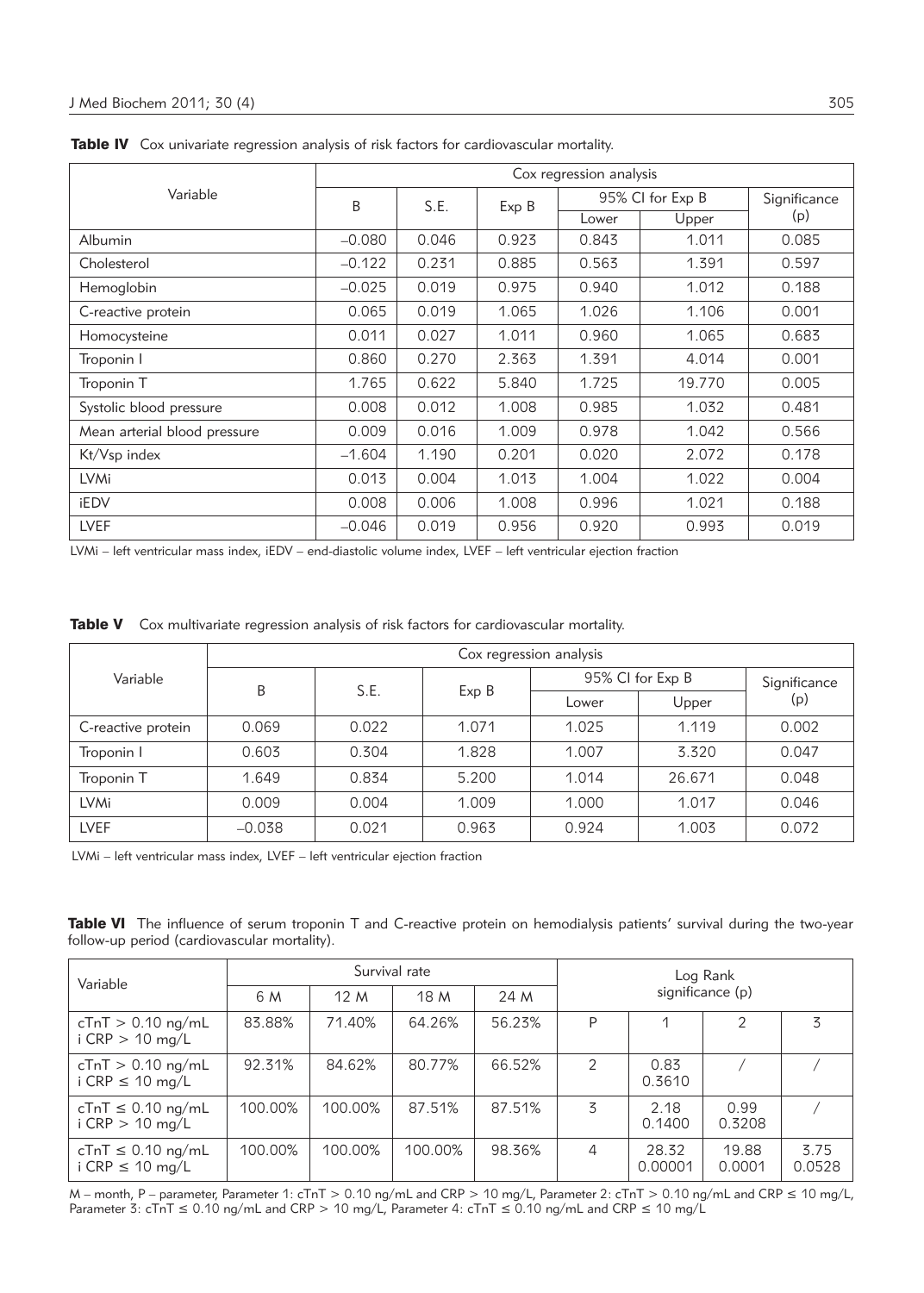

Figure 1 The influence of troponin T and C-reactive protein on hemodialysis patients' survival during the twoyear follow-up period (cardiovascular mortality).

 $<$  0.05) and LVMi ( $p <$  0.05) as independent risk factors for cardiovascular mortality (*Table V*).

Patients with  $cTnT > 0.10$  ng/mL and CRP  $>$ 10 mg/L at baseline had significantly ( $p < 0.01$ ) higher cardiovascular mortality risk than patients with  $cTnT > 0.10$  ng/mL and CRP  $\leq 10$  mg/L, and those with cTnT ≤ 0.10 ng/mL and CRP ≤ 10 mg/L (*Table VI* and *Figure 1*).

### **Discussion**

The high incidence of cardiovascular disease in HD patients is related to the high prevalence of traditional (hypertension, disturbed lipid metabolism, diabetes mellitus, cigarette smoking) and non-traditional (microinflammation, oxidative stress, hyperhomocysteinemia, secondary hyperparathyroidism) risk factors, which lead to increased atherosclerosis, plaque destabilization, myocardial fibrosis and valvular heart disease (15, 16).

Hemodialysis patients are at higher risk for sudden cardiac death. Ischemic heart disease, LV hypertrophy, cardiac failure, disturbed myocardial ultrastructure and function, increased sympathetic activity and fast electrolyte shifts during HD all contribute significantly to the appearance of sudden cardiac death in these patients (6, 17). The average annual cardiovascular mortality rate in HD patients in this study of 8.51% is similar to the 9% reported by other authors (17, 18). Increased CRP, cTnT, cTnI and LVMi were identified as independent risk factors for cardiovascular mortality in our study group.

Early detection of HD patients at high risk for cardiovascular mortality enables timely initiation of adequate preventive treatment measures (19). Possible methods for identifying these patients in the clinical environment include tests for assessing microinflammation, coronary plaque instability and rupture risk (CRP) and markers of cardiac ischemia and tissue damage (cTn) (20–23). Due to the complexity of their condition, in HD patients it is necessary to determine several outcome markers (24–26). Simultaneous determination of CRP and cTnT enables identification of patients with increased cardiovascular risk who should be submitted to further diagnostic monitoring and aggressive treatment of cardiovascular risk factors  $(26-28)$ . During the two-year follow-up period, patients with serum  $cTnT > 0.10$  ng/mL and CRP  $> 10$ mg/L had a significantly higher cardiovascular mortality rate than those with  $cTnT \leq 0.10$  ng/mL and  $CRP \le 10$  mg/L. Several previous studies also showed that HD patients with  $cTnT > 0.10$  ng/mL and CRP > 10 mg/L had the lowest survival rate (27–30).

The alarming rate of cardiovascular events in dialysis patients demands accurate risk profiling to identify individuals at greater risk and therefore needing intensive surveillance and treatment in order to prevent cardiovascular morbidity and mortality and improve the patients' quality of life (31–36).

In conclusion, the patients on maintenance HD with increased serum levels of cardiac troponin T and C-reactive protein have higher risk of cardiovascular mortality demanding additional diagnostic surveillance and close therapeutic monitoring.

*Acknowledgments.* The Ministry of Science and Technology of Serbia supported this study on the basis of contract No. 175036.

# Conflict of interest statement

The authors stated that there are no conflicts of interest regarding the publication of this article.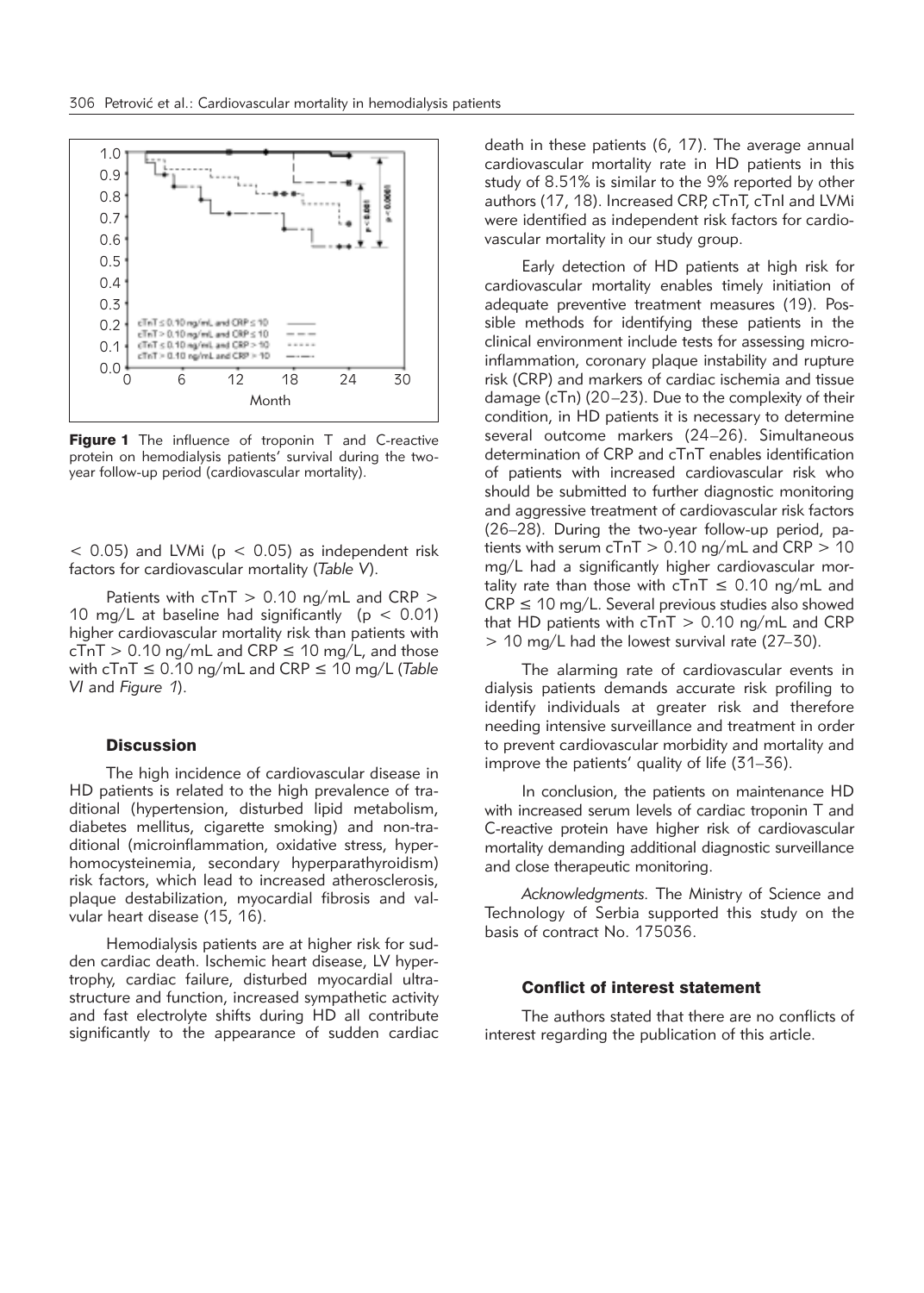#### **References**

- 1. Parfrey PS. Cardiac disease in dialysis patients: diag nosis, burden of disease, prognosis, risk factors and management. Nephrol Dial Transplant 2000; 15 (Suppl 5): 5868.
- 2. Zoccali C. Traditional and emerging cardiovascular and renal risk factors: An epidemiologic perspective. Kidney Int 2006; 70 (1): 26–33.
- 3. Petrović D, Stojimirović B. Prevalencija faktora rizika za razvoj kardiovaskularnih komplikacija kod bolesnika na hemodijalizi. U: Kardionefrologija 3. Radenković S, (ed). Niš: GIP »PUNTA«; 2007: 35-43.
- 4. Petrović D, Stojimirović B. Protok krvi kroz vaskularni pristup za hemodijalizu – faktor rizika za razvoj kardiovas kularnih komplikacija kod bolesnika na hemodijalizi. Med Pregl 2007; LX (3–4): 183–6.
- 5. London GM. Cardiovascular Disease in Chronic Renal Failure: Pathophysiologic Aspects. Semin Dial 2003; 16 (2): 85–94.
- 6. Herzog CA, Mangrum M, Passman R. Sudden Cardiac Death and Dialysis Patients. Semin Dial 2008; 21 (4): 300–7.
- 7. Herzog CA. Sudden Cardiac Death and Acute Myocardial Infarction in Dialysis Patients: Perspectives of a Cardiologist. Semin Nephrol 2005; 25 (6): 363–6.
- 8. Herzog CA. Can We Prevent Sudden Cardiac Death in Dialysis Patients? Clin J Am Soc Nephrol 2007; 2 (3): 410–12.
- 9. Petrović D, Tirmenštajn-Janković B, Živanović M, Nikolić A, Poskurica M, Stojimirović B. Iznenadna srčana smrt kod bolesnika koji se leče redovnim hemodijalizama. Timoč Med Glas 2010; 35 (1-2): 19-26.
- 10. Parfrey PS, Collingwood P, Foley RN, Bahrle A. Left ventricular disorders detected by M-meode echocardiography in chronic uraemia. Nephrol Dial Transplant 1996; 11 (7): 1328–31.
- 11. Middleton RJ, Parfrey PS, Foley RN. Left Ventricular Hypertrophy in the Renal Patient. J Am Soc Nephrol 2001; 12 (5): 1079–84.
- 12. Ie EHY, Zietse R. Evaluation of cardiac function in the dialysis patient–a primer for the non-expert. Nephrol Dial Transplant 2006; 21 (6): 1474–81.
- 13. Meier P, Vogt P, Blanc E. Ventricular Arrhythmias and Sudden Cardiac Death in End-Stage Renal Disease Patients on Chronic Hemodialysis. Nephron 2001; 87 (3): 199–214.
- 14. Foley N. Clinical Epidemiology of Cardiac Disease in Dialysis Patients: Left Ventricular Hypertrophy, Ischemic Heart Disease, and Cardiac Failure. Semin Dial 2003; 16 (2): 111–17.
- 15. Zoccali C, Mallamaci F, Tripepi G. Traditional and emerging cardiovascular risk factors in end-stage renal disease. Kidney Int 2003; 63 (85): 105–10.
- 16. Petrović D, Stojimirović B. Hipertrofija leve komore kod bolesnika koji se leče redovnim hemodijalizama. Med Pregl 2008; LXI (7–8): 369–74.
- 17. Herzog CA, Strief JW, Collins A, Gilbertson DT. Causespecific mortality of dialysis patients after coronary revascularisation: why don't dialysis patients have better survival after coronary intervention? Nephrol Dial Transplant 2008; 23 (8): 2629–33.
- 18. Petrović D, Stojimirović B. Cardiovascular morbidity and mortality in hemodialysis patients – epidemiological analysis. Vojnosanit Pregl 2008; 65 (12): 893–900.
- 19. Dikow R, Adamczak M, Henriquez DE, Ritz E. Strategies to decrease cardiovascular mortality in patients with end-stage renal disease. Kidney Int 2002; 61 (Suppl 80): 5–10.
- 20. Panteghini M. Role and importance of biochemical markers in clinical cardiology. Eur Heart J 2004; 25 (14): 1187–96.
- 21. Panteghini M. Biochemical markers of cardiac disease. Jugoslov Med Biohem 2004; 23 (3): 201–11.
- 22. Jarausch J. Diagnostic and prognostic information provided by a high sensitivity assay for cardiac troponin T. Journal of Medical Biochemistry 2010; 29 (4): 274 –81.
- 23. Đerić M, Čabarkapa VS. Cardiovascular biomarkers in chronic kidney disease. Journal of Medical Biochemistry 2010; 29 (4): 298–303.
- 24. Apple FS, Murakami MAM, Pearce LA, Herzog A. Multi-Biomarker Risk Stratification of N-Terminal Pro-B-Type Natriuretic Peptide, High-Sensitivity C-Reactive Protein, and Cardiac Troponin T and I in End-Stage Renal Disease for All-Cause Death. Clin Chem 2004; 50 (12): 2279–85.
- 25. Zoccali C, Tripepi G, Mallamaci F. Predictors of Cardiovascular Death in ESRD. Semin Nephrol 2005; 25 (6): 358–62.
- 26. Mallamaci F, Tripepi G, Cutrupi S, Malatino LS, Zoccali C. Prognostic value of combined use of biomarkers of inflammation, endothelial dysfunction, and myocardiopathy in patients with ESRD. Kidney Int 2005; 67(6): 2330–7.
- 27. Dierkes J, Domröse U, Westphal S, Ambrosch A, Bosselmann HP, Neumann KH, et al. Cardiac Troponin T Predicts Mortality in Patients With End-Stage Renal Disease. Circulation 2000; 102 (16): 1964–75.
- 28. Ooi DS, Zimmerman D, Graham J, et al. Cardiac Troponin T Predicts Long-term Outcomes in Hemodialysis Patients. Clin Chem 2001; 47 (3): 412–17.
- 29. Ishii J, Nomura M, Okuma T, et al. Risk stratification using serum concentrations of cardiac troponin T in patients with end-stage renal disease on chronic maintenance dialysis. Clin Chim Acta 2001; 312(1): 69–79.
- 30. De Filippi C, Wasserman S, Rosanio S, Tiblier E, Sper ger H, Tocchi M, Christenson R, et al. Cardiac Troponin T and C-Reactive Protein for Predicting Prognosis, Coronary Atherosclerosis, and Cardiomyopathy in Patients Undergoing Long-term Hemodialysis. JAMA 2003; 290 (3): 353–9.
- 31. Petrović D, Obrenović R, Stojimirović B. Cardiac troponins and left ventricular hypertrophy in hemodialysis patients. Clin Lab 2008; 54 (5–6): 145–52.